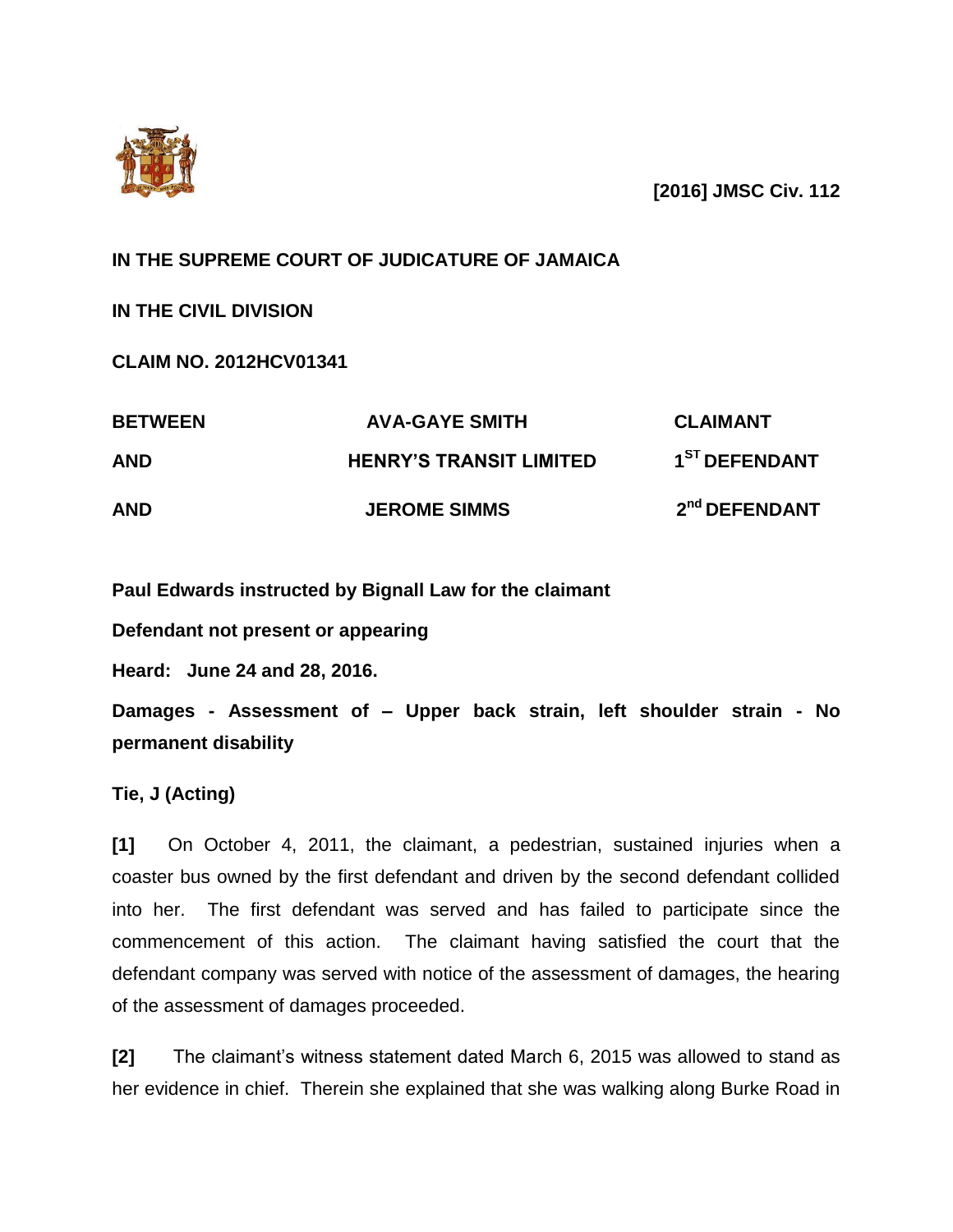Spanish Town in the parish of St Catherine and entered the compound of the Texaco Gas Station where upon a coaster back collided into her whilst passing. She sought medical attention from Dr Prakash Sangappa who treated her with analgesics and muscle relaxants and she was referred for physiotherapy.

**[3]** A medical report from Dr. Sangappa was tendered and admitted into evidence, a 'Notice of intention to tender in evidence hearsay statement contained in a document pursuant to the Evidence (Amendment) Act' having been filed and served.

**[4]** The said medical report of Dr Sangappa covered the claimant's history of treatment with him which commenced on the day of the incident. At that time she was diagnosed with having an upper back strain as well as a strain to the left shoulder. She was reviewed by the doctor in December of that year and was deemed to have shown fair recovery with the pain to her back and shoulder having subsided.

**[5]** A report from registered physiotherapist Sathya Gogineni was also tendered and admitted into evidence, it having been included in the documents covered by the 'Notice of intention to tender in evidence hearsay statement contained in a document pursuant to the Evidence (Amendment) Act.' Ms Smith received one physiotherapy treatment and was discharged thereafter as she had minimal pain, and according to the report indicated that she was unable to attend further sessions due to her school schedule.

**[6]** As regards the claim for special damages, all items claimed have been strictly proved save for those relating to transportation and 'extra help'. Whilst the general principle as regards special damages is that they must be specifically proved, it is not an inflexible principle and the circumstances of each case must be examined. As noted by Harris JA in **Julius Roy v Audrey Jolly (2012) JMCA Civ 53**, *" Special damages must be specifically proved – see Bonham-Carter v Hyde Park Hotel, 64 LTR 177 However, this is not an inflexible principle. Although specific proof is required for special damages, there may be situations, depending on the* circumstances *of the case, which accommodate the relaxation of the principle. In some cases, the incurring of some expenditure may not be readily capable of strict proof. As a consequence, the court may*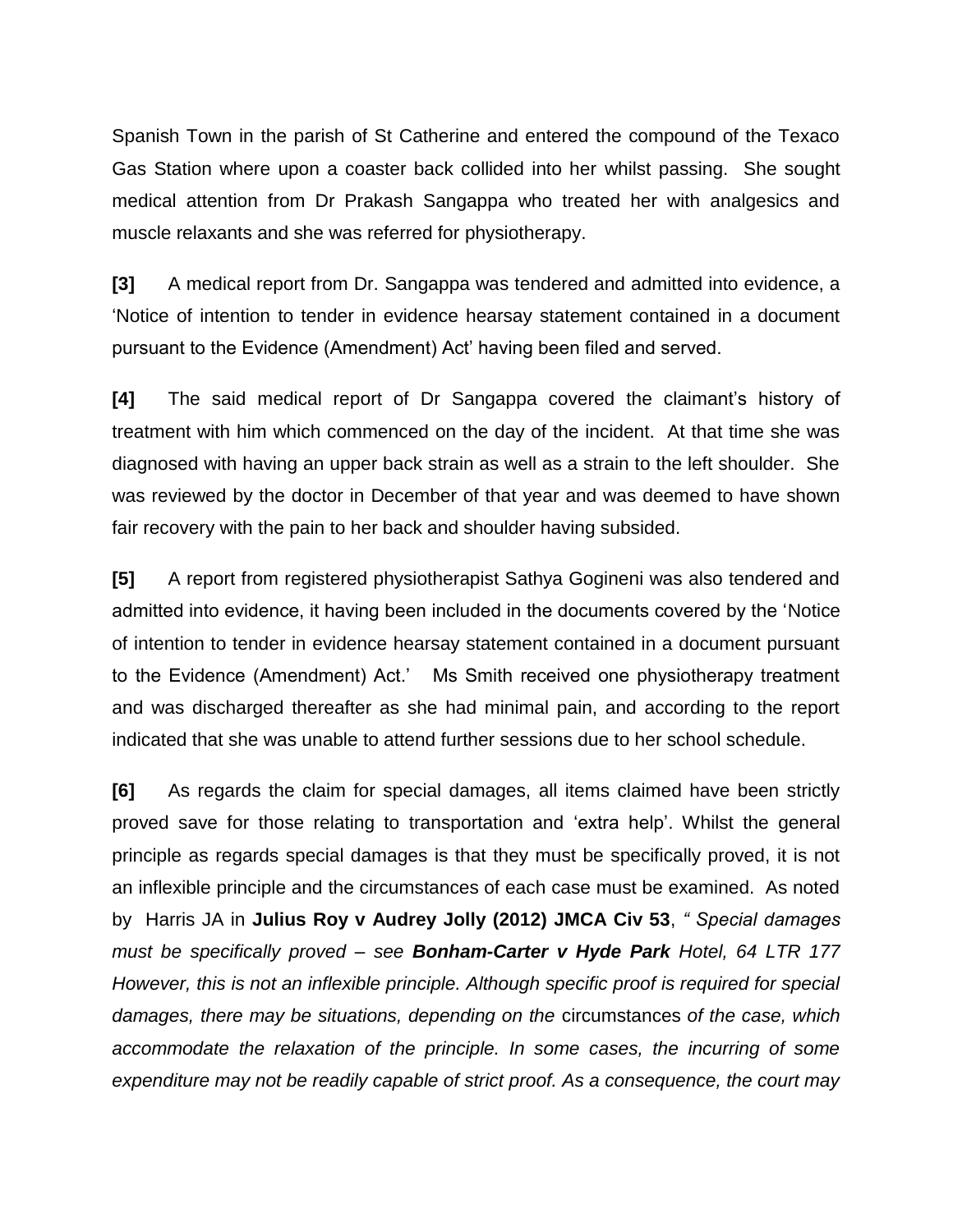*assign to itself the task of determining whether strict proof is an absolute prerequisite in the making of an award: see Attorney General v Tanya Clarke (Nee Tyrell) SCCA No 109/2002 delivered 20 December 2004; Walters v Mitchell (1992) 29 JLR 173; Ashcroft v Curtin [1971] 3 All ER 1208; Grant v Motilal Moonan Ltd & Anor (1988) 43 WIR 372 and Central Soya of Jamaica Ltd v Freeman (1985) 22 JLR 152. In its endeavour to arrive at a reasonable conclusion, the court seeks to satisfy the demands of justice by looking at the circumstances of the particular case: see Ashcroft v Curtin. Therefore, to demand strict adherence to the principle laid down in Bonham-Carter may cause some injustice to a claimant who had legitimately suffered damage."*

**[7]** The fact that the claim for transportation has not been strictly proved is excusable given the nature of public transportation and the fact that receipts are generally not issued. I am of the view however that her evidence only supports an award of \$1,300 as opposed to the sum of \$5,000 claimed. I am also of the view that the claim as regards 'extra help' must be dismissed as the claimant gave no evidence in this regard. I am of the view that the sum of \$53,800 is justified under the head of special damages.

**[8]** As regards general damages I have considered the decisions that were presented on behalf of the claimant of **Anna Gayle Anderson v Andrew O'Meally** (Claim no 2005 HCV01255), **Lovlyn Johnson v Jeremy Peart and Wilfred Campbell** (Claim no 2011HCV07822), and **Bruce Walford v Garnett James Fullerton et al**  (Claim no 2011 HCV 00705). I find that the claimants in the various cases presented suffered injuries more serious than those suffered by Ms Smith. In the **Anderson** case for instance, the claimant was assessed as possibly having a prolapsed intervertebral disc and experienced persistent pain. Likewise, in the case of **Walford** the claimant experienced extreme pain and was unable to work for two weeks.

**[9]** I find the case of **Johnson** to be a more appropriate guide. The claimant therein suffered a strain to her hip and lower back. She was awarded the sum of \$800,000.00 for general damages, which when updated amounts to \$797,903.93. I am of the view that the sum of \$800,000.00 is reasonable to compensate the claimant for her injuries sustained.